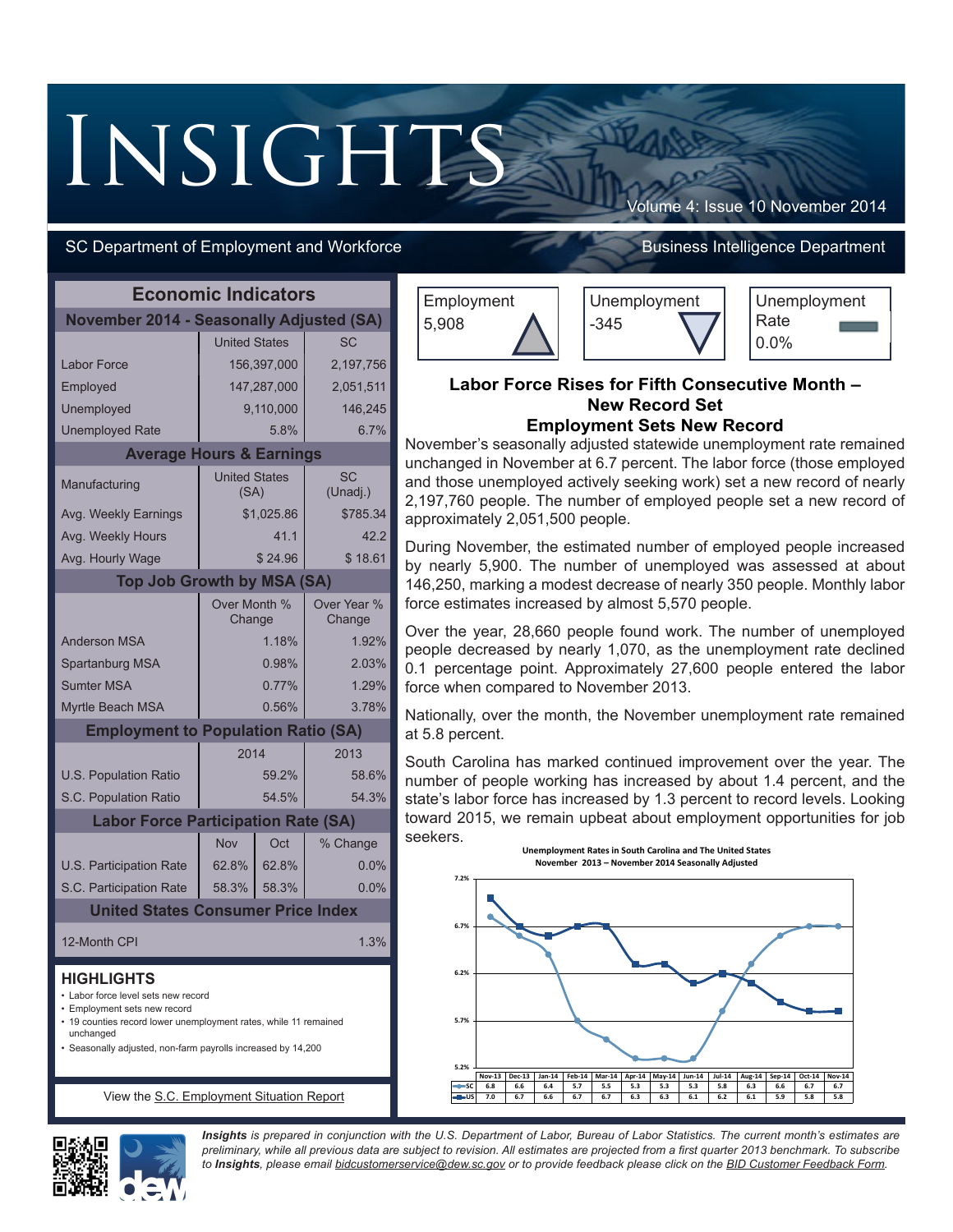#### **State Unemployment Rates**

| District Of Columbia  | 7.4 |
|-----------------------|-----|
| Mississippi           | 7.3 |
| California            | 7.2 |
| Georgia               | 7.2 |
| Rhode Island          | 7.1 |
| Oregon                | 7.0 |
| Nevada                | 6.9 |
| Arizona               | 6.8 |
| Tennessee             | 6.8 |
| Michigan              | 6.7 |
| <b>South Carolina</b> | 6.7 |
| <b>Alaska</b>         | 6.6 |
| Connecticut           | 6.5 |
| Louisiana             | 6.5 |
| <b>Illinois</b>       | 6.4 |
| New Jersey            | 6.4 |
| <b>New Mexico</b>     | 6.4 |
| West Virginia         | 6.3 |
| Washington            | 6.2 |
| Alabama               | 6.0 |
| <b>Delaware</b>       | 6.0 |
| Kentucky              | 6.0 |
| <b>New York</b>       | 5.9 |
| Arkansas              | 5.8 |
| Florida               | 5.8 |
| Massachusetts         | 5.8 |
| <b>North Carolina</b> | 5.8 |
| <b>United States</b>  | 5.8 |
| Indiana               | 5.7 |
| Maine                 | 5.7 |
| Maryland              | 5.6 |
| <b>Missouri</b>       | 5.6 |
| Wisconsin             | 5.2 |
| Pennsylvania          | 5.1 |
| Ohio                  | 5.0 |
| Virginia              | 5.0 |
| Texas                 | 4.9 |
| Wyoming               | 4.5 |
| Oklahoma              | 4.4 |
| lowa                  | 4.3 |
| Kansas                | 4.3 |
| Montana               | 4.3 |
| Vermont               | 4.3 |
| Colorado              | 4.1 |
| <b>New Hampshire</b>  | 4.1 |
| Hawaii                | 4.0 |
| Idaho                 | 3.9 |
| Minnesota             | 3.7 |
| Utah                  | 3.6 |
| South Dakota          | 3.3 |
| Nebraska              | 3.1 |
| North Dakota          | 2.7 |

# **South Carolina Ranked 10th Highest of 51 in November**

According to the Bureau of Labor Statistics (BLS), 41 states and the District of Columbia experienced decreases in their unemployment rates, three states had increases, and six states remained unchanged. In November, South Carolina's 6.7 percent rate ranked 10th highest out of 51. In the Southeast region, South Carolina's rate remained lower than Georgia, Mississippi and Tennessee.

The most significant over-the-month percentage increase in employment occurred in Vermont (1.2 percent), followed by Hawaii at 0.9 percent and Delaware, South Carolina, and Wisconsin at 0.7 percent. The largest decrease in employment was in West Virginia at -0.7 percent, followed by Mississippi at -0.4 percent and Kansas, South Dakota, and Wyoming at -0.3 percent each.

Over the year, nonfarm employment increased in 48 states and the District of Columbia. The largest over-the-year increase occurred in North Dakota at 4.8 percent, followed by Texas at 3.9 percent, and Utah at 3.4 percent. Alaska experienced an over-the-year decline of -0.4 percent, followed by Mississippi at -0.1 percent.

# **November Unemployment Rate by County**

Not seasonally adjusted county unemployment rates were mixed in November. Over the month, 19 counties showed decreases in their unemployment rates. Eleven counties saw no change, and 16 counties experienced rate increases.

| <b>Highest County</b><br><b>Unemployment Rate</b> |       | <b>Lowest County</b><br><b>Unemployment Rate</b> |      |  |
|---------------------------------------------------|-------|--------------------------------------------------|------|--|
| <b>Marion</b>                                     | 11.6% | Greenville                                       | 5.2% |  |
| <b>Bamberg</b>                                    | 11.5% | Lexington                                        | 5.2% |  |
| Allendale                                         | 11.2% | Saluda                                           | 5.2% |  |
| Orangeburg                                        | 11.2% | Charleston                                       | 5.3% |  |
| <b>Barnwell</b>                                   | 9.5%  | Newberry                                         | 5.5% |  |
|                                                   |       |                                                  |      |  |

Since November 2013, 34 of 46 county unemployment rates have declined. Marlboro and Barnwell counties have

marked the greatest declines at 1.8 percentage points each.

All 46 counties have seen employment growth since a year ago with Greenville County experiencing the biggest expansion: nearly 3,700 people finding work.

As the holiday period peaks in late December, seasonal and part-time employment will begin to decrease as retailers, distribution centers and couriers wind down their activities. County employment levels, especially in areas where retail commerce has a large presence, will reflect this. However, in a little over 90 days, the coastal areas will



SC Department of Employment and Workforce **Business Intelligence Department**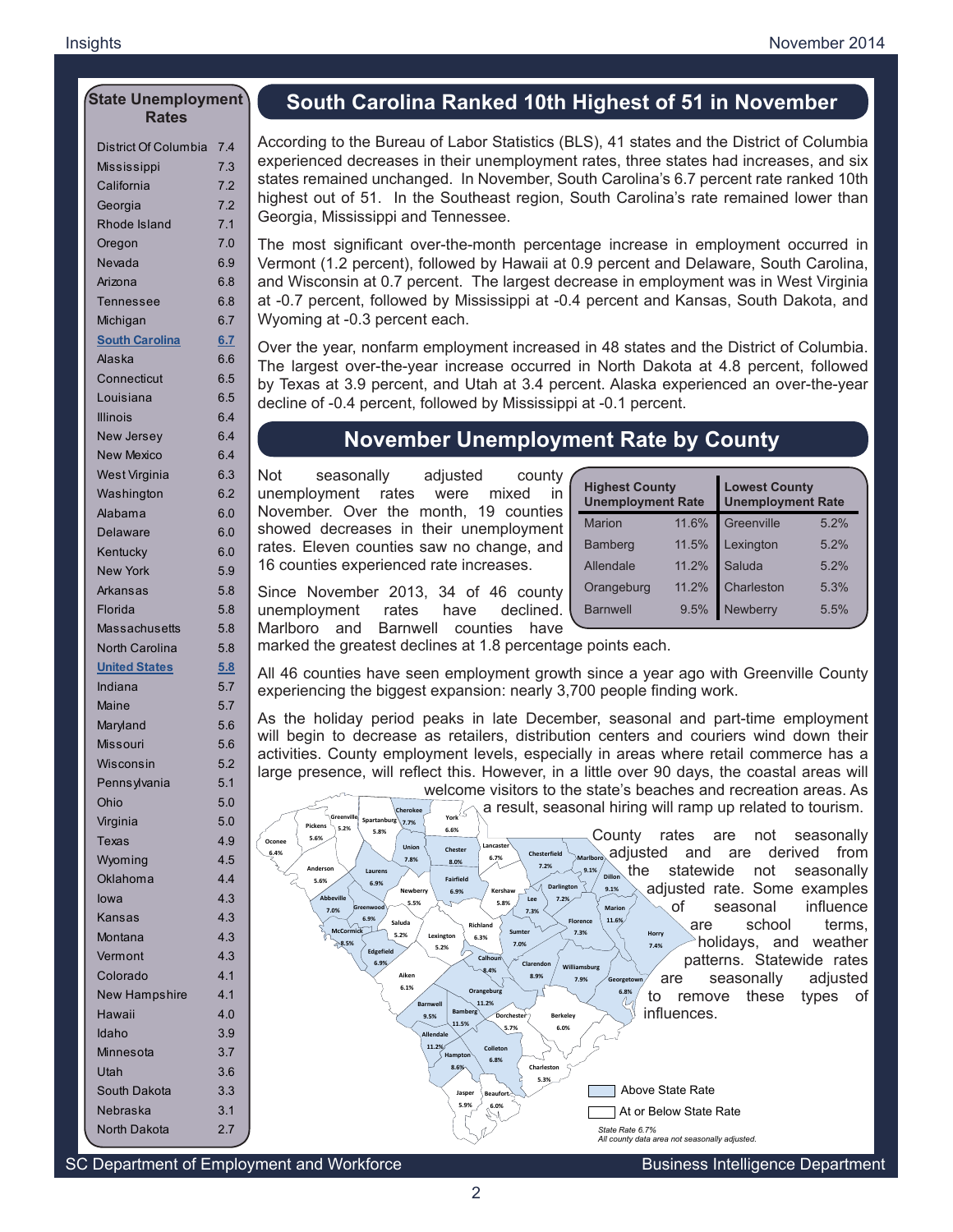#### **Employment Changes by County** September 2014 through November 2014 Employment Changes by County September 2014 through November 2014

| County           | Employment |          |          | <b>Net Change From</b> |                   |
|------------------|------------|----------|----------|------------------------|-------------------|
|                  | Nov 2014   | Oct 2014 | Sep 2014 | Oct '14 - Nov '14      | Sep '14 - Oct '14 |
| Abbeville        | 10,191     | 10,227   | 10,067   | $-36$                  | 160               |
| Aiken            | 72,641     | 73,005   | 72,034   | $-364$                 | 971               |
| Allendale        | 2,892      | 2,915    | 2,865    | $-23$                  | 50                |
| Anderson         | 83,266     | 83,329   | 82,533   | $-63$                  | 796               |
| Bamberg          | 5,128      | 5,166    | 5,087    | $-38$                  | 79                |
| <b>Barnwell</b>  | 7,495      | 7,532    | 7,410    | $-37$                  | 122               |
| <b>Beaufort</b>  | 62,484     | 62,697   | 61,595   | $-213$                 | 1,102             |
| <b>Berkeley</b>  | 81,973     | 82,717   | 82,063   | $-744$                 | 654               |
| Calhoun          | 5,986      | 6,008    | 5,980    | $-22$                  | 28                |
| Charleston       | 168,940    | 170,473  | 169,125  | $-1,533$               | 1,348             |
| Cherokee         | 23,603     | 23,674   | 23,300   | $-71$                  | 374               |
| Chester          | 13,655     | 13,710   | 13,504   | $-55$                  | 206               |
| Chesterfield     | 17,554     | 17,627   | 17,351   | $-73$                  | 276               |
| Clarendon        | 11,184     | 11,248   | 11,082   | $-64$                  | 166               |
| Colleton         | 15,909     | 16,003   | 15,747   | $-94$                  | 256               |
| Darlington       | 27,931     | 27,920   | 27,868   | 11                     | 52                |
| <b>Dillon</b>    | 11,504     | 11,590   | 11,433   | $-86$                  | 157               |
| Dorchester       | 65,542     | 66,137   | 65,614   | $-595$                 | 523               |
| Edgefield        | 10,255     | 10,306   | 10,169   | $-51$                  | 137               |
| Fairfield        | 9,349      | 9,384    | 9,341    | $-35$                  | 43                |
| Florence         | 58,563     | 58,542   | 58,431   | 21                     | 111               |
| Georgetown       | 27,661     | 27,898   | 27,652   | $-237$                 | 246               |
| Greenville       | 220,362    | 220,972  | 219,223  | $-610$                 | 1,749             |
| Greenwood        | 28,791     | 28,884   | 28,393   | $-93$                  | 491               |
| Hampton          | 7,126      | 7,170    | 7,049    | $-44$                  | 121               |
| Horry            | 118,092    | 121,097  | 124,442  | $-3,005$               | $-3,345$          |
| Jasper           | 10,127     | 10,162   | 9,983    | $-35$                  | 179               |
| Kershaw          | 27,587     | 27,688   | 27,561   | $-101$                 | 127               |
| Lancaster        | 31,436     | 31,546   | 31,050   | $-110$                 | 496               |
| Laurens          | 28,260     | 28,338   | 28,114   | $-78$                  | 224               |
| Lee              | 7,473      | 7,535    | 7,467    | $-62$                  | 68                |
| Lexington        | 128,673    | 129,148  | 128,553  | $-475$                 | 595               |
| <b>McCormick</b> | 3,034      | 3,052    | 3,006    | $-18$                  | 46                |
| Marion           | 10,129     | 10,212   | 10,134   | $-83$                  | 78                |
| Marlboro         | 10,265     | 10,298   | 10,156   | $-33$                  | 142               |
| Newberry         | 17,366     | 17,411   | 17,194   | $-45$                  | 217               |
| Oconee           | 29,871     | 29,981   | 29,532   | $-110$                 | 449               |
| Orangeburg       | 36,002     | 36,237   | 35,726   | $-235$                 | 511               |
| Pickens          | 54,586     | 54,737   | 54,304   | $-151$                 | 433               |
| Richland         | 171,853    | 172,488  | 171,693  | $-635$                 | 795               |
| Saluda           | 8,405      | 8,437    | 8,398    | $-32$                  | 39                |
| Spartanburg      | 131,475    | 131,649  | 130,250  | $-174$                 | 1,399             |
| Sumter           | 40,974     | 41,174   | 40,821   | $-200$                 | 353               |
| Union            | 10,773     | 10,808   | 10,648   | $-35$                  | 160               |
| Williamsburg     | 14,421     | 14,518   | 14,348   | $-97$                  | 170               |
| York             | 105,411    | 105,671  | 104,244  | $-260$                 | 1,427             |

SC Department of Employment and Workforce Business Intelligence Department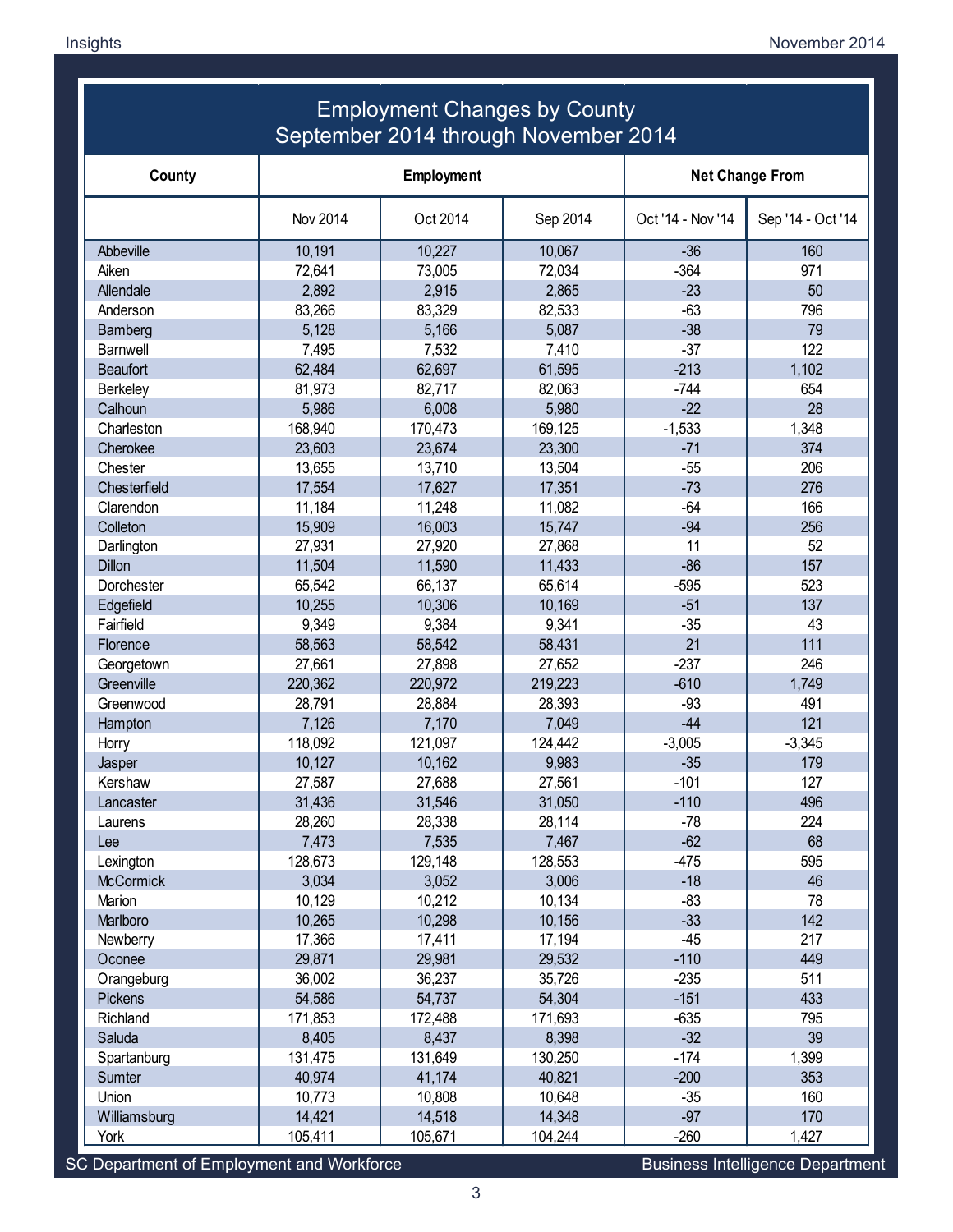# **South Carolina Nonfarm Employment Trends for November - Seasonally Adjusted**

In November 2014, seasonally adjusted total nonfarm payroll employment increased by 14,200 from October. The hike in employment was primarily due to growth in Professional and Business Services (+4,500); Leisure and Hospitality **Professional and Business Services** (+3,200); Government (+2,100); Trade, Transportation, and Utilities (+2,000); Manufacturing  $(+1,100)$ ; Activities (+1,000); Information (+700); and Other Services (+500). Industries reporting declines were Education and Health Services (-700) and Construction (-200).



Over-the-year growth in nonfarm employment was at 48,900. The industry reporting the largest gain since November 2013 was Professional and Business Services (+16,800). Leisure and Hospitality followed with a growth of (+10,300); slightly below that was Manufacturing (+8,200). Additional gains were seen in Trade, Transportation, and Utilities (+5,900); Education and Health Services (+4,300); and Government (+3,900), while Construction and Information added an over-the-year increase of (+600) and (+300) respectively. Financial Activities remained flat. Other Services industry saw a decline of (-1,300).

Nearly all of the Metropolitan Statistical Areas saw a seasonally adjusted over-the-month increase in employment. Columbia had the largest increase (+1,400). Spartanburg increased employment (+1,300) as Greenville followed (+1,100). Additional gains were also in Anderson (+800) and Myrtle Beach (+700). Florence and Sumter both saw over-the-month increases (+300). The Metropolitan Statistical Area which saw a decline in employment was Charleston (-500).

Every Metropolitan Statistical Area saw seasonally adjusted payroll employment growth. The most prominent growth was in Greenville with a net of 9,700, followed by an increase in Charleston (+6,200); Myrtle Beach (+4,700); and Columbia (+4,500). Additional increases were seen in Spartanburg (+2,700); Florence (+1,700); and Anderson (+1,300). Modest growth was reported in Sumter (+500).



4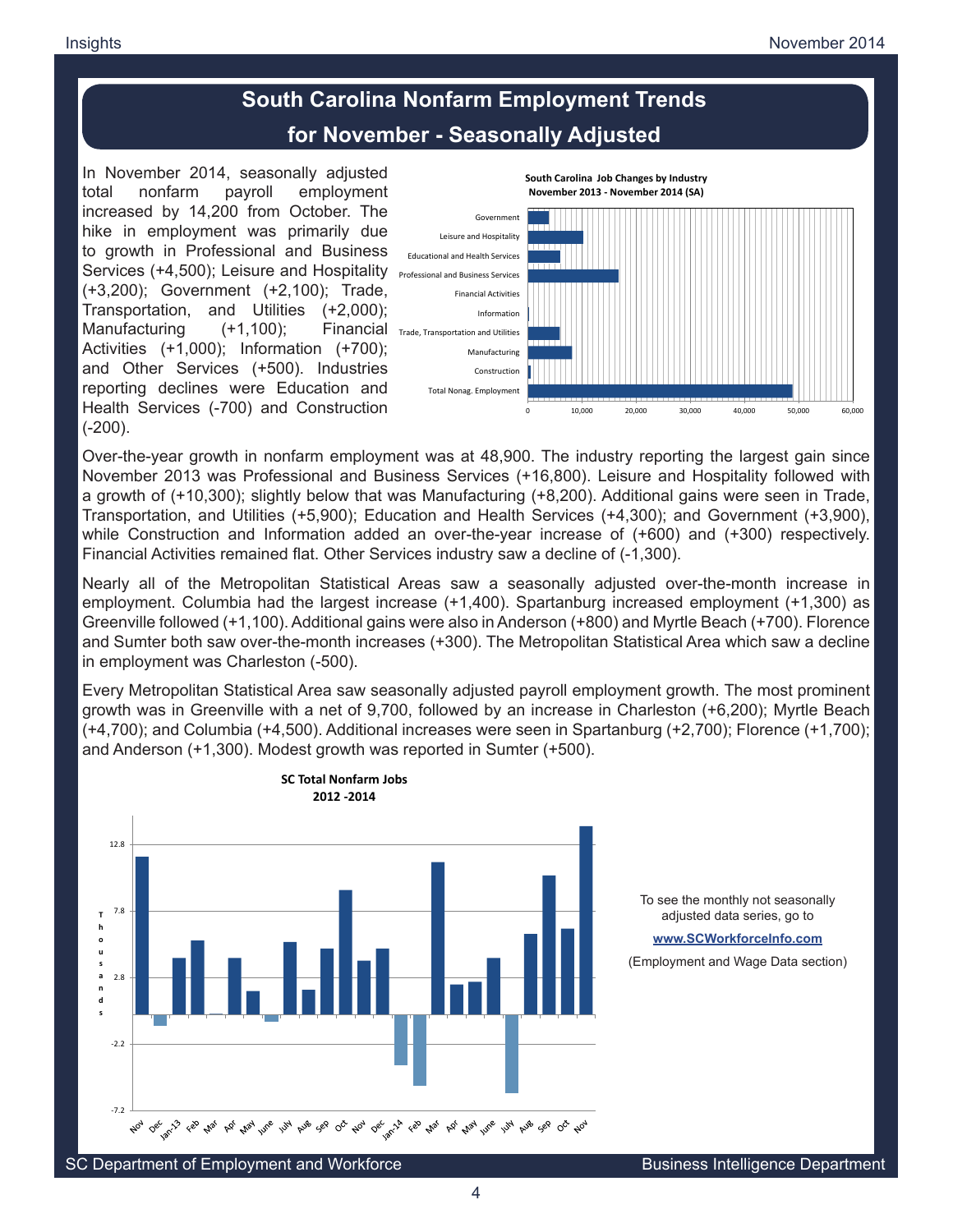## **South Carolina Employment Status and Trend Index Moves Up**

After a decline last month, the South Carolina Employment Status and Trend Index (SCESTI) moved up 0.08 points at the end of November. A healthy 3.19 percent jump of the Manufacturing Average Weekly Working Hours, coupled with a 0.36 percent gain of the Conference Board's US Employment Trend Index were the main contributing factors for SCESTI's advance this month. Hindering SCESTI from better gains for the month were a sharp drop of 5.74 percent in the Conference Board's US Consumer Confidence Index, a 2.99 percent rise of the number of Initial Claims for Unemployment Insurance and a 1.24 percent loss of the Conference Board's SC Help Wanted Online Ads.

Compared with 12 months ago, SCESTI and all five of the index components managed advancements. SCESTI was 0.86 percent higher than it was in November 2013. The greatest advances are seen in the Unemployment Insurance Initial Claims and the Conference Board's US Consumer Confidence Index, improving 36.05 and 25.99 percent respectively. The Conference Board's SC Help Wanted Online Ads and its US Employment Trends Index were also higher than November 2013, rising 7.63 and 6.58 percent respectively. The Manufacturing Average Weekly Working Hours climbed by 1.45 percent.

The ability of SCESTI to make a strong turnaround after a brief downturn over the past two months and the fact that the index had been moving above the 12-month moving average for 39 consecutive months (since August 2011) indicate steady improvements for the employment situation in South Carolina for the next three to six months.